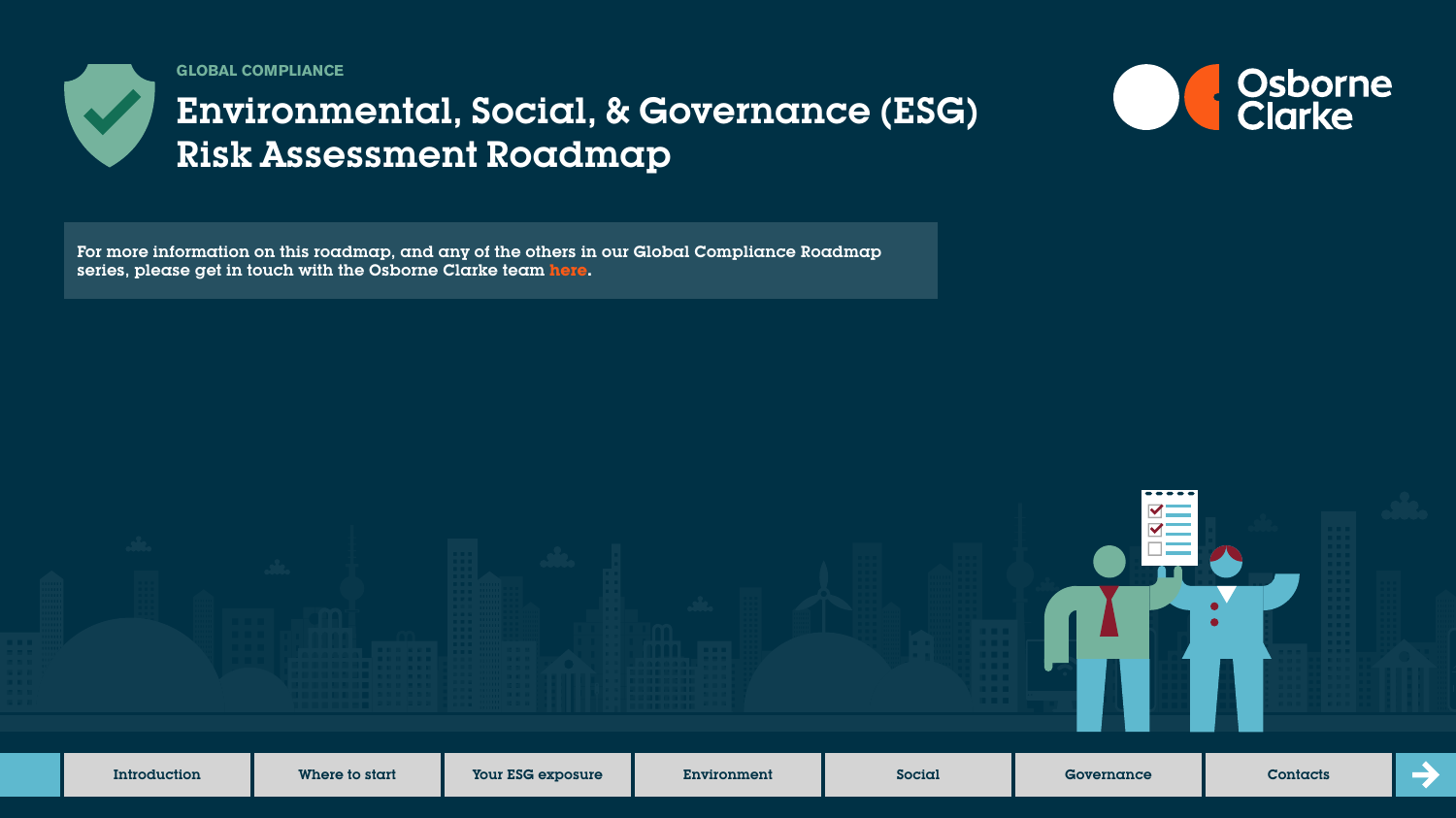### **Introduction**

### Environmental, Social, & Governance (ESG) impact is playing an increasingly important role in the evaluation of investments, suppliers and corporate performance.

There is a rapidly growing recognition that value is about more than pure financial returns. By engaging with those that avoid contributing to climate change, pollution, and human rights and labour abuses, businesses can reduce reputational risk and encourage more responsible business practices.

Consequently, there is a growing expectation from investors and stakeholders that businesses will report on non-financial issues, risks and opportunities with the same discipline and rigour as financial information. This is becoming increasingly reinforced by legislation mandating non-financial issues businesses are required to report upon. Working out what a business needs to do and how to do it, is not straightforward. The UN Sustainable Development Goals are often used as a starting point, but setting objectives and benchmarking against them can be challenging. There is no one-size fits all approach. What there is, is a fast developing body of universal, and sector and issue specific, metrics and disclosures, within differing schemes, frameworks and guidelines, that can help businesses measure their ESG performance and assist them in meeting their compliance obligations in a sensible and justifiable way. Benchmarking sustainable business performance in a clear, transparent, comparable way is challenging but also important if you are going to drive the value for the business that comes from achievement on ESG.

Set out below is a 'roadmap' of questions designed to help a business understand and identify key information and issues that it will need to take into account in developing its approach to ESG and to reporting publicly on ESG.

This roadmap is not intended to provide you with a comprehensive answer but rather, provide your business with a context and a starting point from which an assessment can be developed of the ESG risks and opportunities faced by the business, and a strategic plan developed to move the business from where it is to where it wants or needs to be on ESG.

Introduction

Where to start Your ESG exposure Environment Social Governance Contacts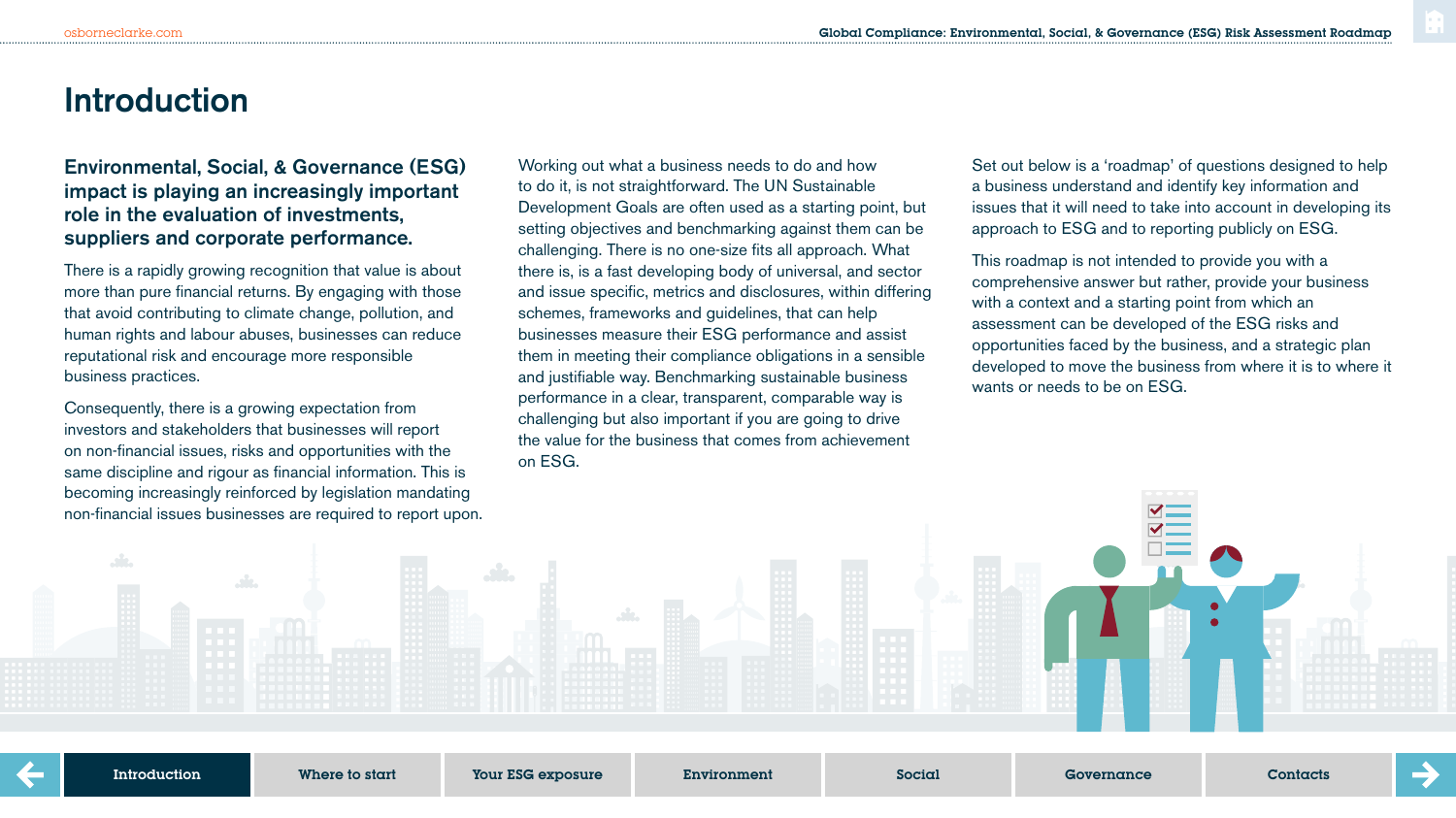## **1. Where to start**

There is a lot of guidance and resources available relating to the appropriate course of action a business should take to become more ESG-compliant. Broadly, there are 6 key practical questions for a business to answer when considering its approach to ESG:

 $\Box$  What ESG standards and obligations are relevant to your business?

 $H_{\rm eff}$  will you engage shareholders and wider stakeholders and wider stakeholders and wider stakeholders.

 $\Box$  What ESG actions does your business have to, or want to, implement?

How will the ESG actions be implemented? series, please get in touch with the Osborne Clarke team **[here.](https://sites-osborneclarke.vuturevx.com/82/6426/pages/global-compliance-roadmaps.asp)** For more information on this roadmap, and any of the others in our Global Compliance Roadmap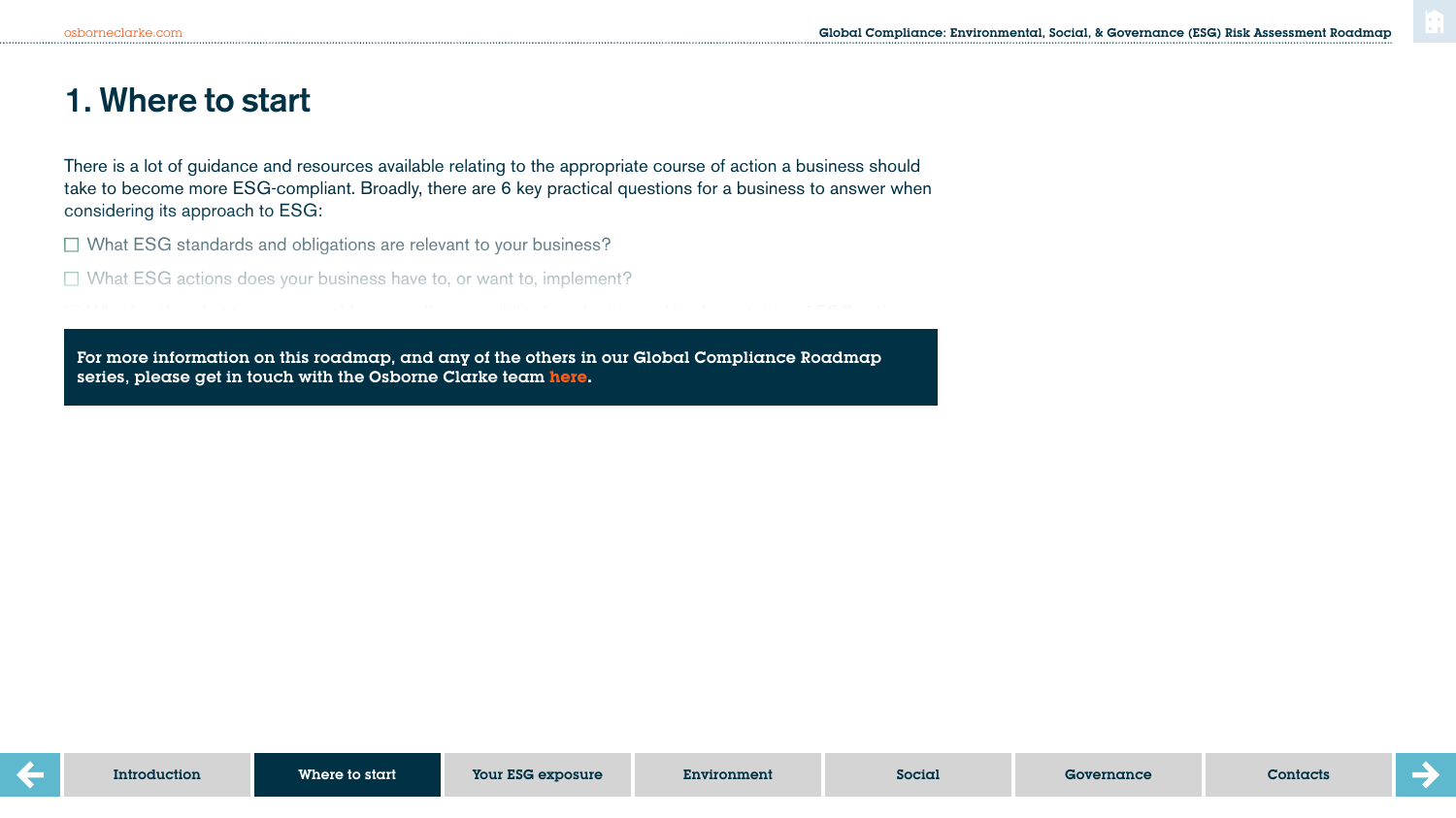## **2. Your ESG exposure**

### 2.1 Your approach to ESG so far

 $\Box$  Has your business

- (i) engaged shareholder and wider stakeholder support on becoming a more sustainable business?
- (ii) adopted sustainability reporting methods/models?
- (iii) adapted operational activities, both internally/or within the wider supply chain, to take account of ESG factors?
- $\Box$  Do you have a Board-level or equivalent senior person who has responsibility for ESG and/or taken any other steps to create a governance structure which takes account of ESG issues?
- □ Do you adopt consistent compliance policies across your

 $\Box$  Have you undertaken any other understand and/or publicise

### 2.2 Sectors

- $\Box$  What sectors do you operate
- $\Box$  From your knowledge to date the public/governments/other biggest ESG issues you are

### 2.3 Footprint

 $\Box$  Which countries do you have is the nature of that operation subsidiaries or joint ventures

For more information on this roadmap, and any of the others in our Global Compliance Roadmap series, please get in touch with the Osborne Clarke team <mark>[here.](https://sites-osborneclarke.vuturevx.com/82/6426/pages/global-compliance-roadmaps.asp)</mark>

with  $\mathcal{F}_{\mathcal{F}}$  (For example do you have suppliers, agents or example do you have suppliers, agents or example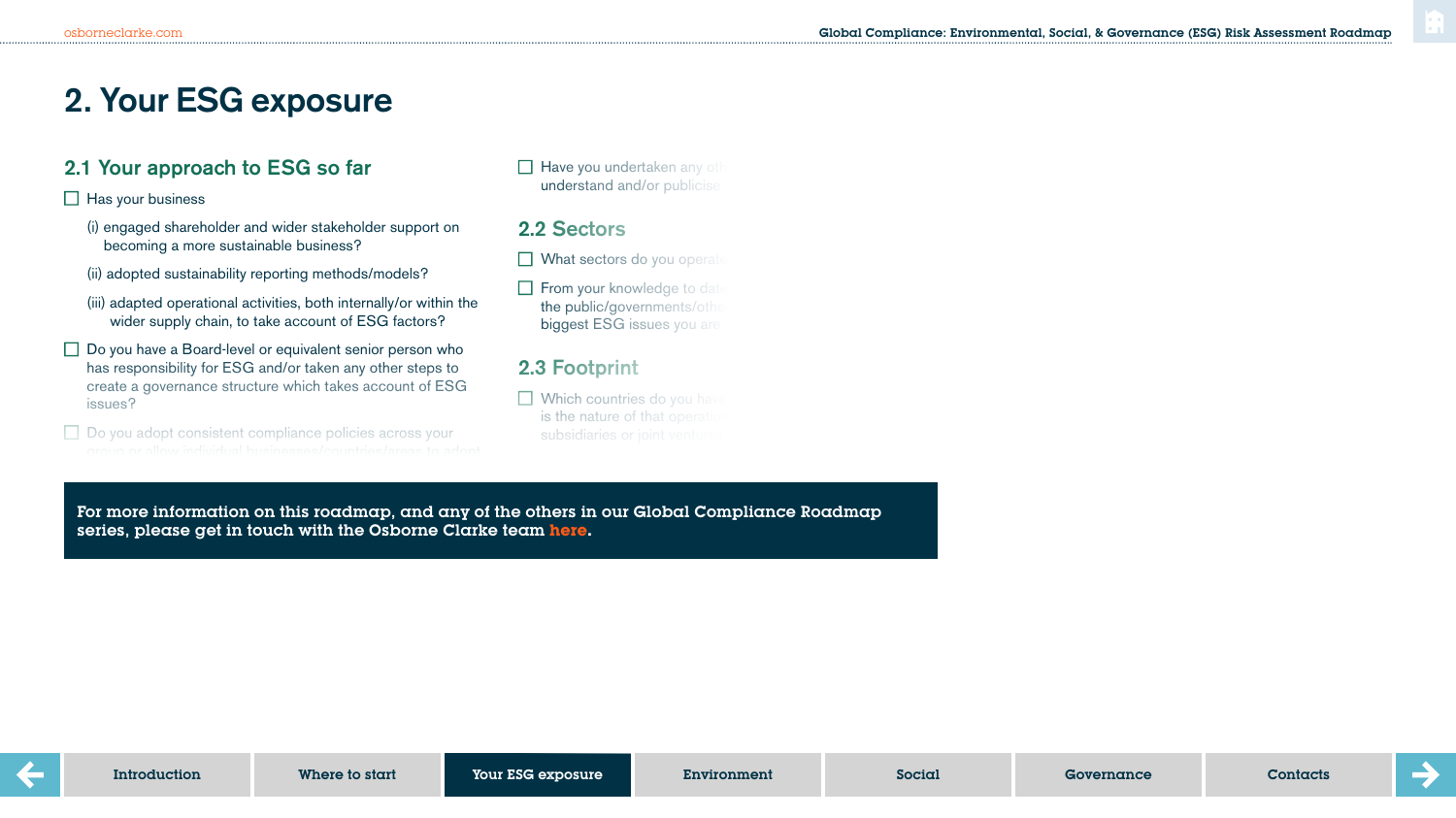## **3. Environment**

 $\Box$  What greenhouse gas (GHG) emissions (carbon dioxide, methane nitrous oxide, F-gasses etc) are produced

(i) by your business?

#### (ii) by your supply chain?

the Paris Agreement?

- $\Box$  Do you measure any of the GHG emissions from your business and/or supply chain by reference to Scope 1 emissions (direct), Scope 2 emissions (indirectly purchased)
- $\Box$  Are there water scarcity/water where your business and/or
- $\Box$  To what extent is the energy from a renewable source?
- $\Box$  Does your business have a C Agreement in place?
- $\Box$  Does your business infrastru

For more information on this roadmap, and any of the others in our Global Compliance Roadmap (ii) Are your targets (iii) otherwise in line with (or exceed) otherwise in line with (or exceed) of  $\alpha$ series, please get in touch with the Osborne Clarke team <mark>here</mark>.

 $D$  you undertake any form of environmental or sustainability  $\mathcal{D}_\mathcal{A}$ 

environmental impact of your business operations, e.g. carbon,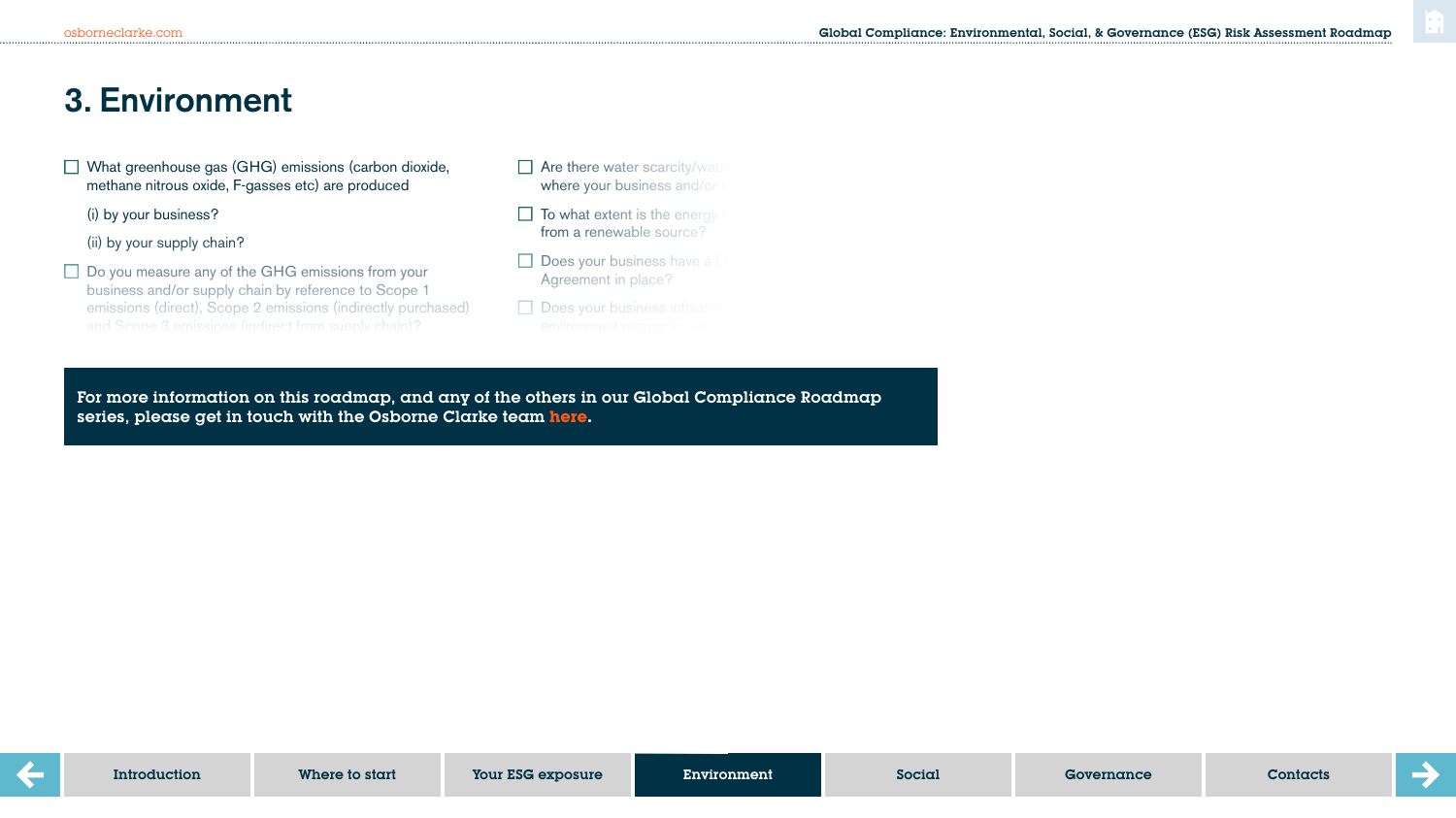## **4. Social**

- $\Box$  How diverse and inclusive is your employee workforce (applying common measures such as age, gender, sexual orientation and ethnicity)?
	- (i) How diverse is the section of your employee workforce taken on in the last 12 months (applying common measures such as age, gender, sexual orientation and ethnicity)?

that has left the business in the last  $12$  months (applying  $\alpha$  months (applying  $\alpha$ 

- $\Box$  To what extent is there pay equal example, when measured by measures has the business to pay gaps?
- $\Box$  How do pay levels in your business known) compare to applicable

average of all the other employees in  $\mathcal{C}$  and  $\mathcal{C}$  in your business (excluding  $\mathcal{C}$ 

common measures such as age, general orientation orientation orientation orientation orientation orientation<br>Common measures such as a general orientation orientation orientation orientation orientation orientation orie and ethnicity)<br>Controlled the controlled the control of the control of the control of the control of the control of the control of the control of the control of the control of the control of the control of the control of t For more information on this roadmap, and any of the others in our Global Compliance Roadmap series, please get in touch with the Osborne Clarke team <mark>here</mark>. We have a series of the contract of the contract of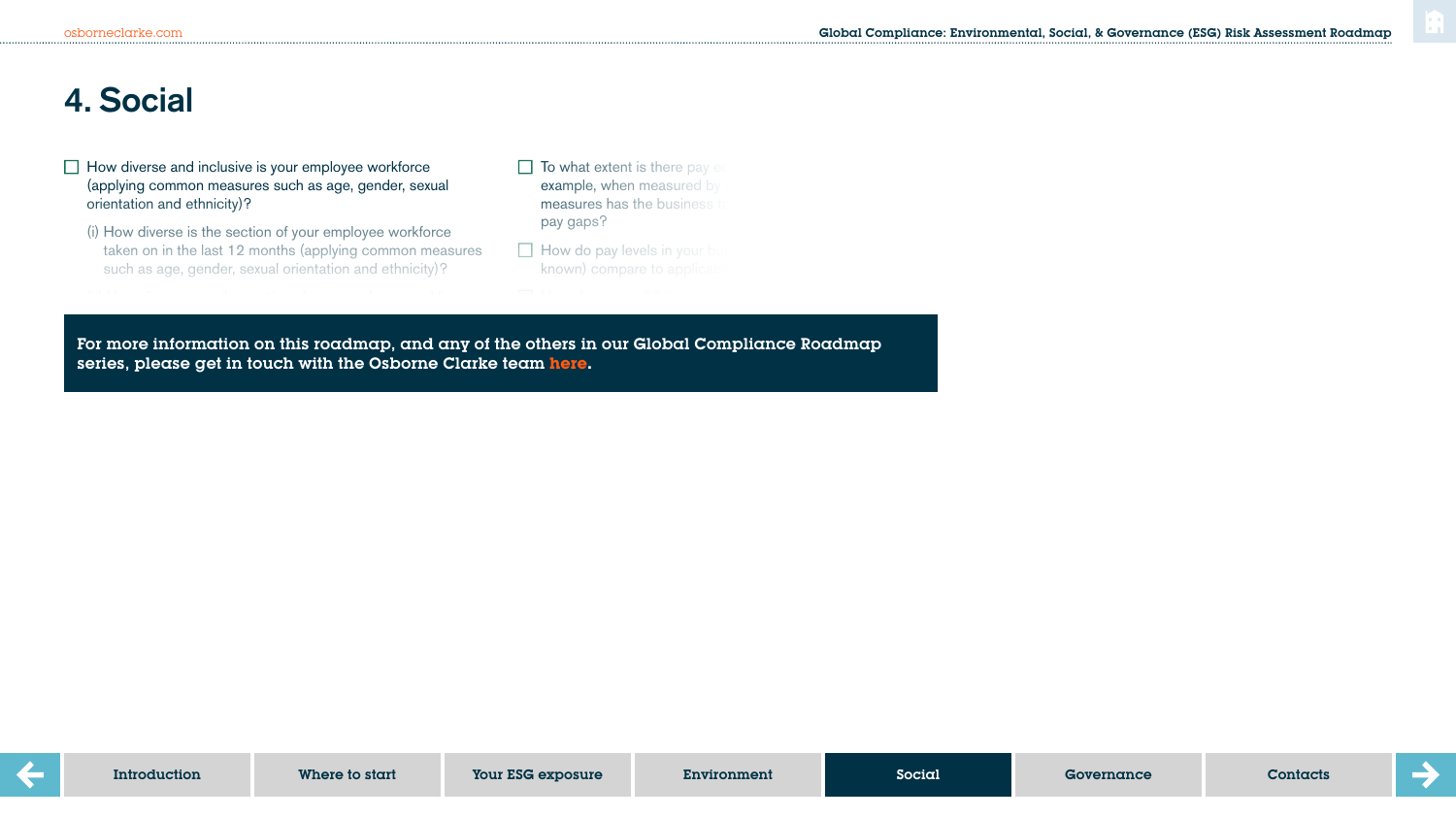## **5. Governance**

and ethnicity)?

ESG performance?

- $\Box$  Does your business have a clear stated purpose?
	- (i) Does that purpose include or refer to economic, environmental and/or social issues?
- $\Box$  What is the composition of your senior management/Board:
	- (i) in terms of economic, environmental and social competencies; and
- $\Box$  Does your business assess and  $\Box$ register or otherwise?
	- $(i)$  If so, does that assessment material economic, environ
- $\Box$  What are the material issues in your business? What proce

bribery and corruption?

For more information on this roadmap, and any of the others in our Global Compliance Roadmap series, please get in touch with the Osborne Clarke team <mark>here</mark>.

(i) Do you monitor the effectiveness of  $\mathcal{O}(n)$  and  $\mathcal{O}(n)$